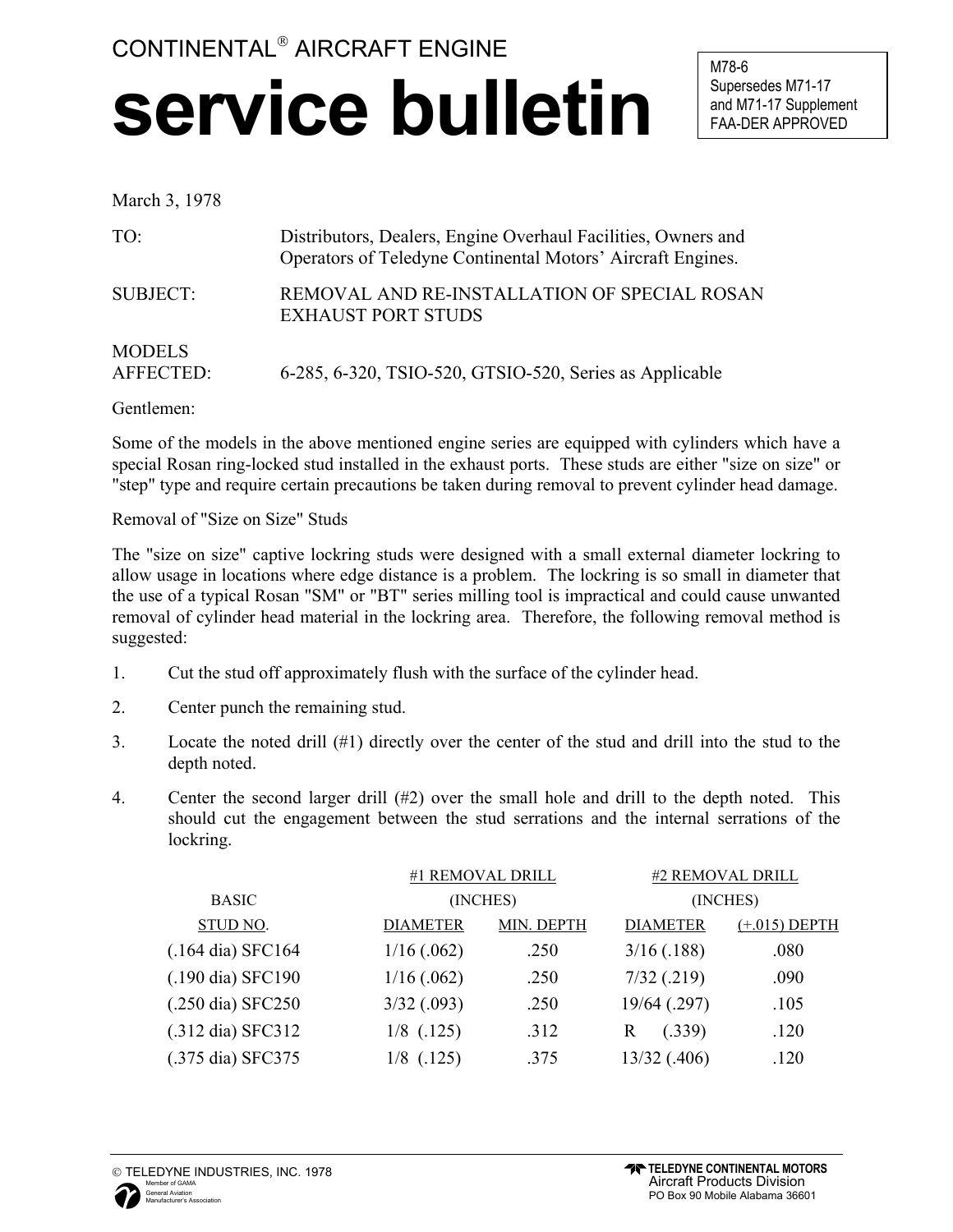March 3, 1978 **Page 2** M78-6 5. The remaining lockring will have a very thin wall. A sharp punch will easily break it away from the cylinder head.

- 6. Drive an "ezy out" into the small hole in the stud and apply removal torque.
- 7. Clean the hole.

Removal of "Step" Studs

The "step" type captive lockring studs have a larger lockring than the "size on size" type and therefore can be removed any one of two ways.

Method 1. Using the appropriate Rosan removal tool as pictured below, mill the lockring away to the appropriate depth and, by any suitable means, apply removal torque to the stud. The remaining portion of the lockring should lift out as the stud is being removed or can be broken away from the cylinder head using a sharp punch.



## **FIGURE 2**

Method 2. Using the same procedure as for "size on size" stud removal, select the appropriate removal drill sizes with regard to the stud end dimension:

Example: To remove a "step" stud with a .250" dia. nut end and a .312" dia. stud end use the appropriate removal drills for a .312" dia. "size on size" stud.